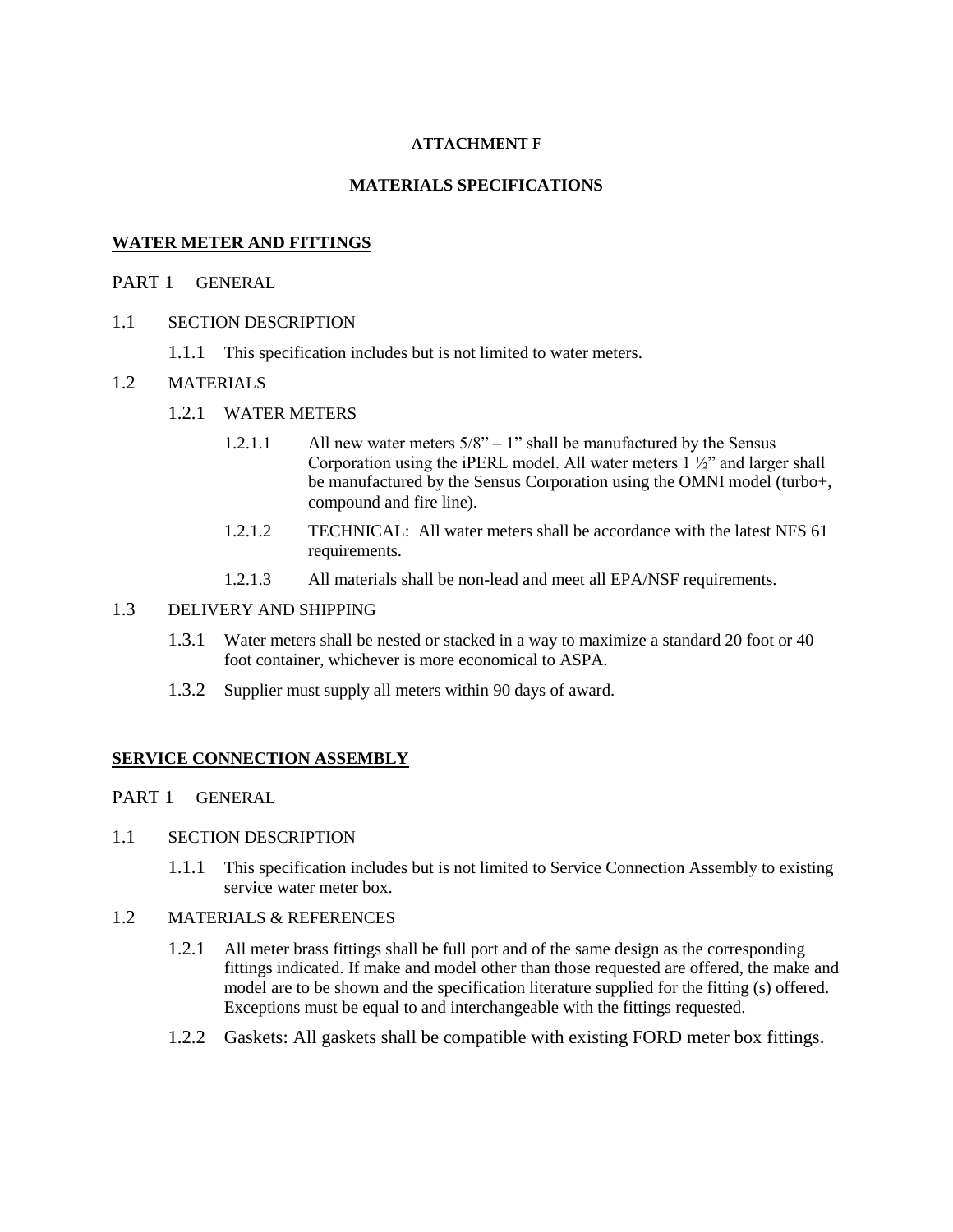## 1.2.3 All materials shall be non-lead and meet all EPA/NSF requirements.

## **iPERL Smart Water Meter**

## **Electronic Register**

The 9-digit hermetically-sealed electronic register with LCD display was designed to eliminate dirt, fog and moisture contamination in pit settings. The large, easy-to-read display includes AMR digits, direction of flow, units of measure and smart water alarms. The AMR digits and units of measure are fully programmable. The register also provides integrated customer data logging.

## **AMI / AMR Compatibility**

Sensus iPERL meters are compatible with common AMR/AMI systems, including the Sensus FlexNet® communication network.

## **Conformance to Standards**

The iPERL meter far exceeds the most recent revision of ANSI/AWWA Standard C-700 and C-710 for accuracy and pressure loss requirements. All iPERL meters are NSF/ANSI Standard 61 Annex F and G compliant and tested to AWWA standards.

#### **Tamper Resistant**

The integrated construction of the iPERL water meter prevents removal of the register to obtain free water. The magnetic tamper and low field alarms will both indicate any attempt to tamper with the magnetic field of the iPERL meter.





## **Dimensions and Net Weights**

| Size                                                                  | A (lay length)                     | в                                   | с                                      | Spud Ends                        | <b>NPSM Thread Size</b> | Width                                          | Net Weight                      |
|-----------------------------------------------------------------------|------------------------------------|-------------------------------------|----------------------------------------|----------------------------------|-------------------------|------------------------------------------------|---------------------------------|
| 5/8"                                                                  | $7 - 1/2^n$                        | $6 - 1/10n$                         | $1 - 3/4$ <sup>n</sup>                 | 5/8"                             | $3/4^{n}$               | $4 - 1/2$ <sup>n</sup>                         | $3.1$ lb.                       |
| (DN 15 mm)                                                            | (190 mm)                           | $(155 \, \text{mm})$                | $(44$ mm $)$                           | $(15$ mm $)$                     | $(19$ mm $)$            | $(114 \text{ mm})$                             | $(1.4 \text{ kg})$              |
| $3/4$ <sup>n</sup> S $(5/8$ <sup>n</sup> x<br>$3/4^{2}$<br>(DN 20 mm) | $7 - 1/2$ <sup>n</sup><br>(190 mm) | $6 - 1/10n$<br>$(155 \, \text{mm})$ | $1 - 3/4$ <sup>n</sup><br>$(44$ mm $)$ | $3/4^{2}$<br>$(20 \, \text{mm})$ | $-2$<br>$(25$ mm $)$    | $4 - 1/2$ <sup>n</sup><br>$(114 \, \text{mm})$ | $3.1$ lb.<br>$(1.4 \text{ kg})$ |
| $3/4^{n}$                                                             | $\mathbf{Q}^{\mathbf{H}}$          | $6 - 1/10n$                         | $1 - 3/4$ <sup>n</sup>                 | $3/4^{2}$                        | →■                      | $4 - 1/2$ <sup>n</sup>                         | 3.2 <sub>lb</sub>               |
| (DN 20 mm)                                                            | $(229$ mm)                         | (155 mm)                            | $(44$ mm)                              | $(20$ mm $)$                     | $(25$ mm $)$            | $(114 \text{ mm})$                             | $(1.5 \text{ kg})$              |
| 47                                                                    | $10 - 3/4$ <sup>n</sup>            | $6 - 1/10n$                         | $1 - 3/4$ <sup>n</sup>                 | $-2$                             | $1 - 1/An$              | $4 - 1/2$ <sup>n</sup>                         | 3.3 <sub>lb</sub>               |
| (DN 25 mm)                                                            | $(273$ mm $)$                      | (155 mm)                            | $(44$ mm)                              | $(25$ mm $)$                     | $(32$ mm $)$            | $(114 \text{ mm})$                             | $(1.6 \text{ kg})$              |



WDS-10006-03